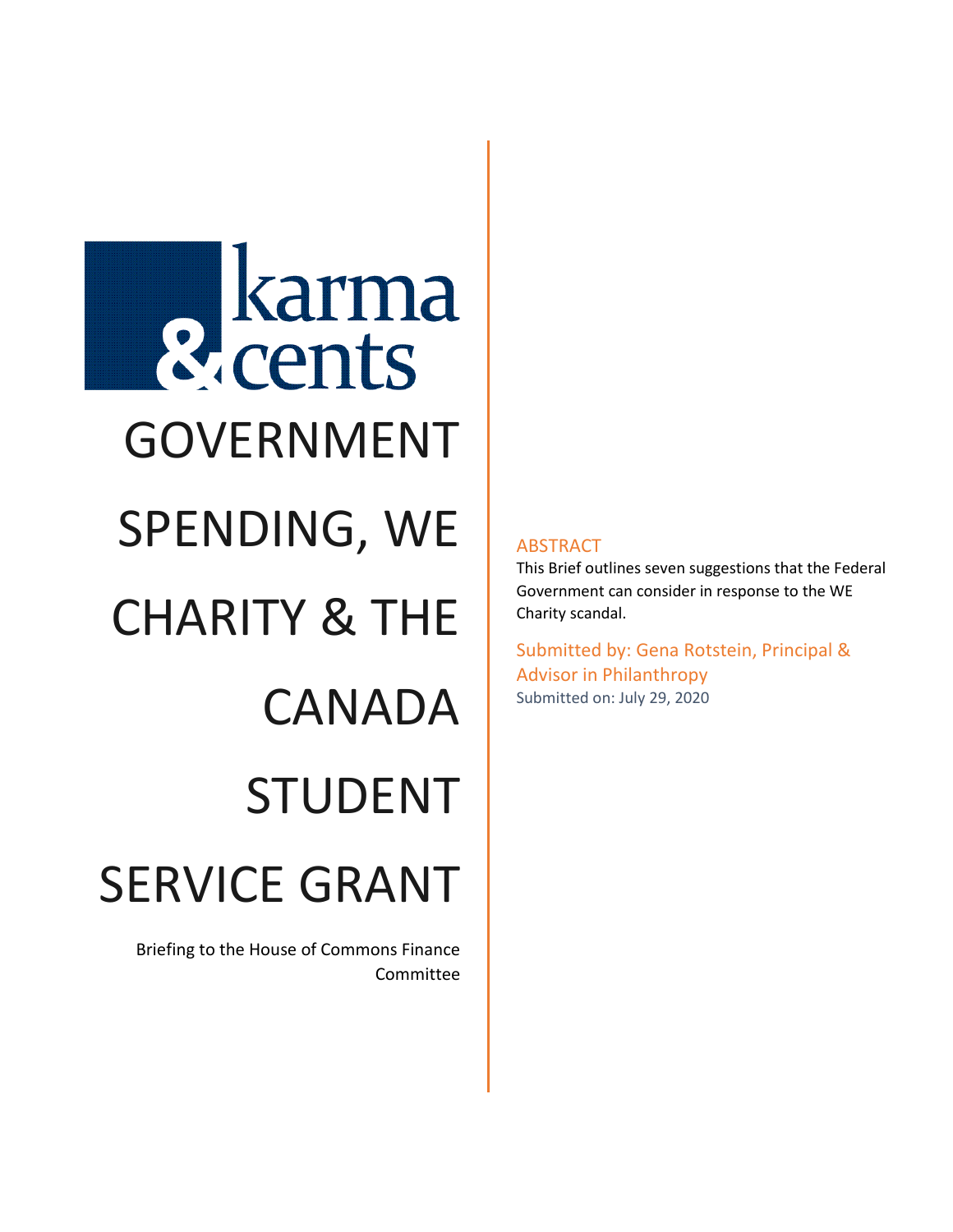

## GOVERNMENT SPENDING, WE CHARITY AND THE CANADA STUDENT SERVICE GRANT

First let me say thank you for all your hard work in bringing to light critical issues facing Canada's charitable sector and holding WE Charity and our government to account.

As someone who has built her entire career on advising Canada's high-net-worth families on legacy, NextGen philanthropy, impact investing and strategic philanthropy there are many issues at play. Firstly, Canada's charitable sector is not just made up of charities. You need to include the roles that social enterprises, government, private philanthropy and corporate sponsorship play in the charitable sector make-up. By laying the blame at the feet of a charity without looking at all the players discounts the system at play and will prevent meaningful changes from occurring.

In advising clients, there are three topics that we cover off early in our conversations. All of which play into the WE Charity Scandal.

- 1. Structure of the charitable sector
- 2. How charities become charities and why the overhead question is the wrong question
- 3. Sustainability is not the same in the charitable sector as it is in the business world

It is my understanding in reading the CRA rules about speaker compensation, that a sitting politician cannot accept payment from a charity. In fact, in June 2013, Trudeau reimbursed the charities that paid him to speak stating, "political leadership is about raising the bar on openness and transparency." (June 16, 2013 – CBC News report). PM Trudeau has a history of not following the rules that our government has laid out. If the charity had been called out on this, it would have been the charity's fault for the payment not the speaker's fault for accepting the payment.

Looking beyond speaker compensation, which is but a distraction in the overall scheme of things, the three areas that need significant overhaul so as to ensure that this type of scandal does not occur again are:

1. Canada's Charitable Sector Structure

Canada's charitable sector is messy. We, as a society and through our tax legislation, take a bifurcated approach to addressing complex social issues. One way to tackle social ills is through a charitable/non-profit approach. The other way is through a for-profit model, called Social Enterprises/BCorps/Social Purpose Businesses.

As you know, on the charity side, a registered charity issues tax receipts; a non-profit cannot issue tax receipts but still has a social mandate and is accountable to society not individuals or a shareholder(s). In both of these cases, based on public perception and opaque financial rules, neither can earn more than reasonable profit and each have a fiduciary responsibility governed by an arm's length Board of Directors. Charities are regulated federally, non-profits provincially and businesses are both. Not all non-profits are charities, but all charities are non-profits.

In the for-profit world of social change, some businesses are social purpose businesses or social enterprises and some are purely profit driven. The governing body of social enterprises is BLabs based in the US. Not all social purpose businesses are B-CORPS (Beneficial Corporations) but all B-CORPS are social purpose businesses. Social enterprises use

**E** info@karmaandcents.com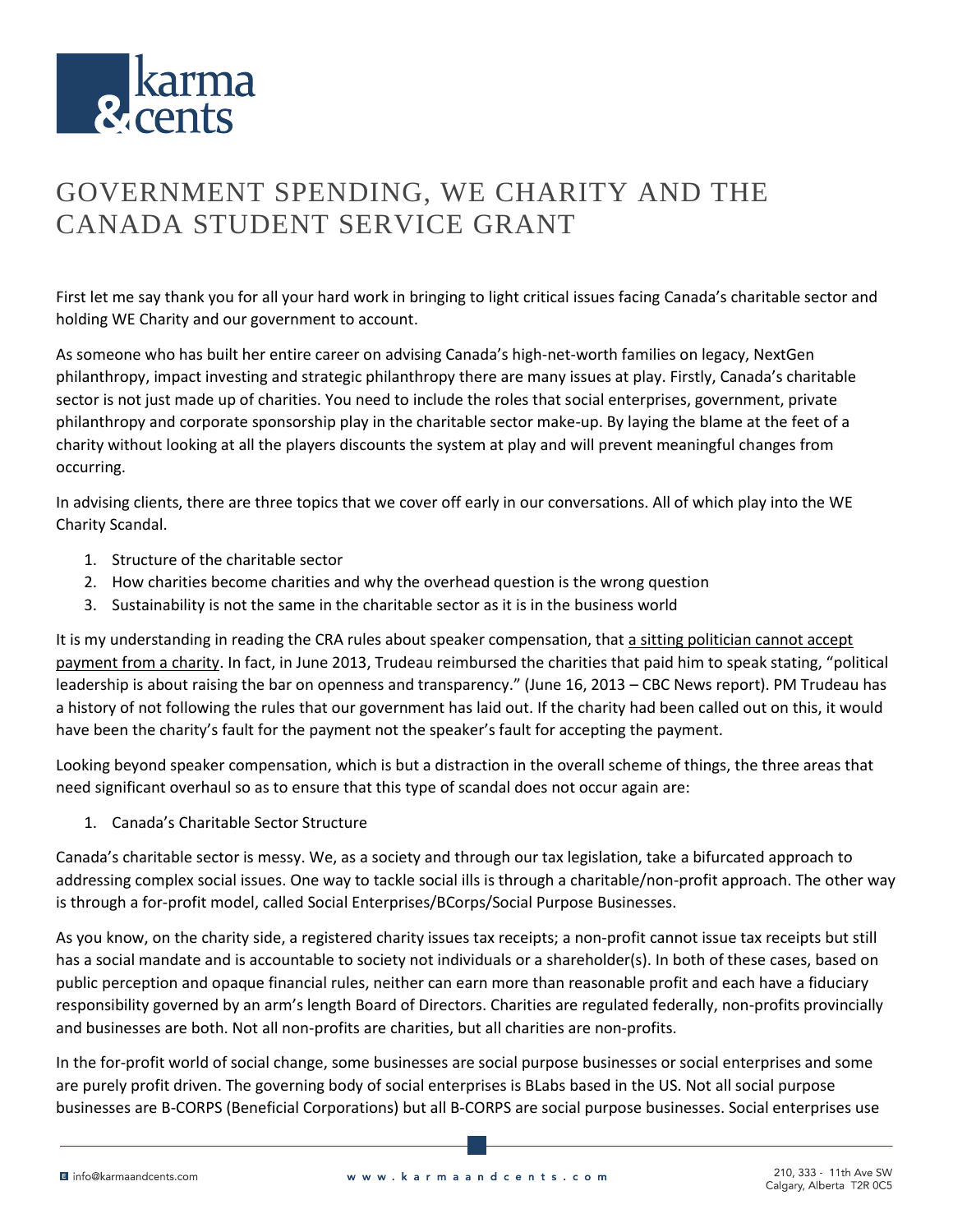

profit motive to drive social agendas. Some are as simple as the Salvation Army thrift store that uses the profits from the store to support the programs offered by the Salvation Army, and some are more complex like fee-for service mental health supports offered on a sliding scale by a counselling centre based on reporting income.

Because the general public isn't entirely clear on the differences between charities, non-profits and social purpose businesses there is an overall perception that all these organizations are regulated in the same manner with the same standards. This is not the case. Unlike other industries, the charitable and non-profit voluntary sector does not have industry standards and the rules are open to interpretation. If the Federal and Provincial governments would coordinate the evaluation and standards between non-profits, charities and social purpose businesses we could, in part manage this issue.

What I just described is at the heart of the Government Spending, WE Charity and the Canada Student Service Grant issue.

In Canada (unlike other Western Countries) **we do not have a federal legal structure for social enterprises**. In the US there are entities called L3Cs, in the UK they have Social Purpose Businesses; in Canada the provinces regulate these types of organizations. For example, in BC they have Social Purpose Business investor and entrepreneur tax credits and in Alberta & Nova Scotia Co-Ops are considered non-profit social purposes businesses. This means that how money comes in, how money goes out, what is chosen to be reported on and how that is presented is left, in large part up to the operating entity. Adding to this is the BCORP standard which is similar to a "Good Housekeeping Seal of Approval" for social enterprises and comes with different investor incentives depending on the jurisdiction.

Which leads me to the next issue – how do we end up with the charities we have and how is overhead managed.

2. Establishment of Charities & the Overhead Question

What charities spend on overhead is irrelevant.

Anyone can start a charity provided they have three board members, a lawyer you who can draft up the bylaws and prove that what they want to do fits in with section 149 of Canada's tax code.

There are 90,000 charities in Canada. If you could non-profits we are up to 170,000. The CRA both regulates the application and the reporting. The *CRA DOES NOT VALIDATE THE MERIT OR THE NEED OF THE APPLICATION, NOR THE EFFECTIVENESS OF THE CHARITY OVER TIME*. Which is why there is so much duplication in the sector and very little digestible information on what is the most effective solutions out there.

We have, as a society, off-loaded our most complex social issues to charities. Issues that our government should be addressing. Because of our tax structures, the role of a career politician, and how the populace advocates for less taxes the result is a need for "operational funding" through private philanthropy to address these complex issues. In order to ensure that organizations can attract those necessary funds we incentivize donors to give by issuing tax credits at the *point of the donation, not when the success is reached*. Unlike businesses, when dividends are issued (i.e. investor reward) when the business has done well, we reward the donor up front as if to say, "Congrats on being a good human now trust us to do the job…" And therein lies the messiness of the overhead question. Most donors don't know how to evaluate complex problems so they revert to the question – what are you spending on overhead and how much does it cost to raise a dollar as if to say they are directly correlated to success.

**E** info@karmaandcents.com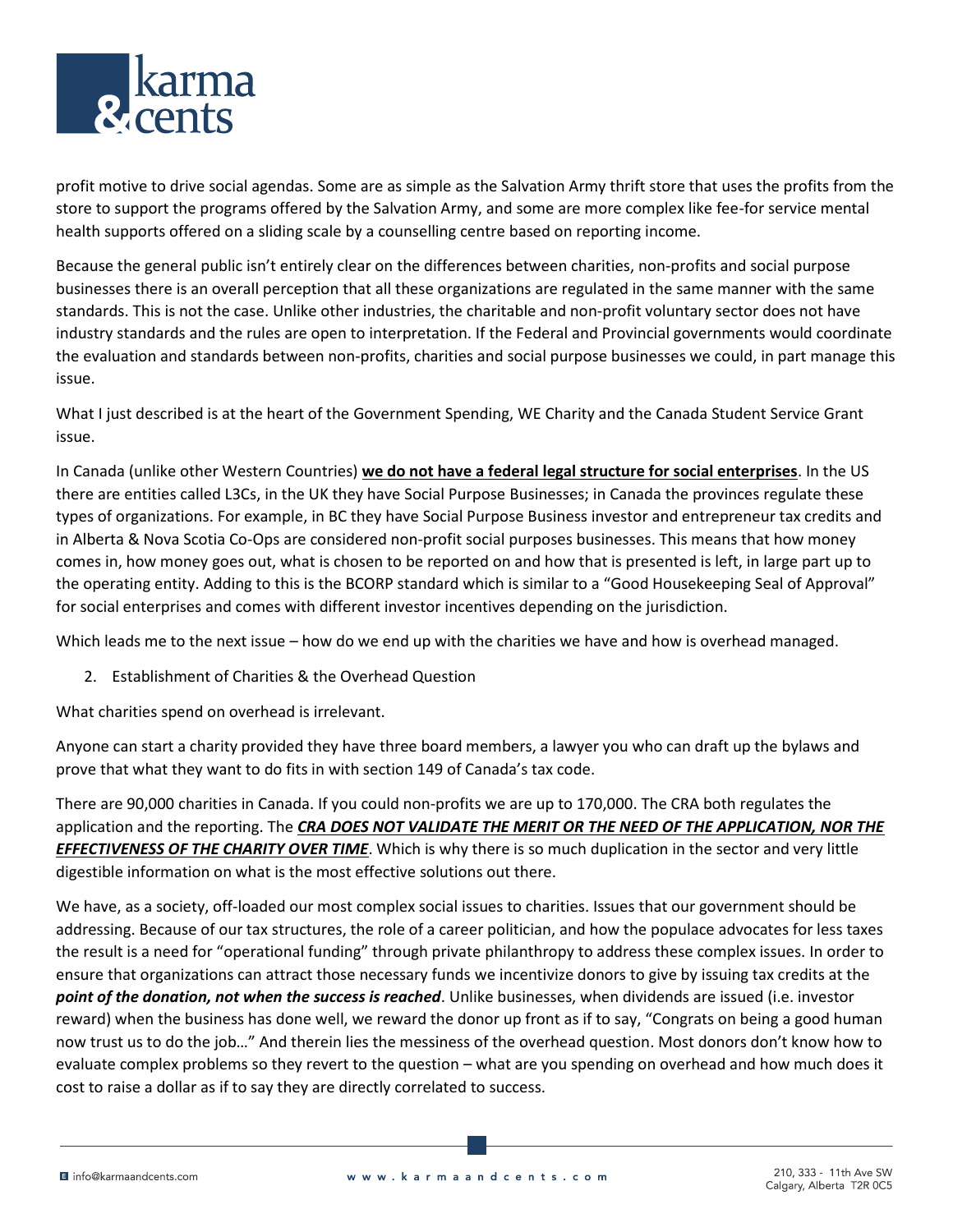

In Alberta, where I live, our government spends between \$8 and \$9Billion (through taxes and gov't grants) every year to maintain poverty at 8-10%.<sup>1</sup> If money was the solution, we would have solved these problems a long time ago. The problem starts from how the system has been structured, how we have industrialized issues like poverty (foodbanks and homeless shelters are now a necessary service in poverty management) and how we finance organizations who are working on these systemic issues.

If we really wanted organizations to be transparent, as taxpayers and legislators, we would have take responsibility for how organizations are approved, how money flows into the sector and consider that our "dividend" not be paid to us in the form of tax credits until the charities we support can prove that they are moving the dial on the issue that they are trying to solve.

Which leads me to my final point – Sustainability in the charitable sector is a paradox.

3. Sustainability

*A successful charitable organization should be working itself out of business. By its very nature of moving towards solving a social problem it is not sustainable.* Therefore, an organization should not be evaluated based solely on what it spends on its operations and charitable activities, but rather it should be measured by how long it takes for it to solve the issue AND/OR what it will cost our society (tax payers or gov't expenditures) to NOT solve the problem. All other financial metrics are irrelevant given the lack of market pressures that charities face (unlike traditional businesses).

We have created a system that requires organizations to NOT invest in operational effectiveness because they have to constantly be going out asking, "Please sir, can I have some more?" If we want organizations to solve these complex social problems, *we have to start financing solutions instead of funding problems*. There is an erroneous perception that organizations that have money on their books, investments (either in property or the stock market) means that they are not putting those funds to work. *This is fundamentally not true.* Paying salaries of highly educated individuals is putting that money to work. If we want to really solve complex social issues, we need to have people leading the organizations that have those skills, we have to have business models that allow for liquidity when needed and security when timed right. Having investments to ensure that should a rainy day happen they don't have to lay off staff (like what we are witnessing right now across all sectors) is a good thing. An therein lies the rub – organizations that are financially secure, fiscally prudent, with leadership at the helm that knows what and how to run the organization are demonized for being this way instead of running on the margins, scraping by and wasting valuable time and resources to raise a penny here and a penny there.

This is not to get WE off the hook. This is simply to show that if you want transparency in the sector please do not paint the whole sector with the WE brush. WE was one of the first organizations in Canada to use profit motive to finance their social objectives. If you want to solve global poverty you have to fund the solution and pure philanthropy won't get us there. Were they the right solution? I have counselled clients to consider the WE Charity lack of clear metrics and inconsistencies when compared with other international aid organizations. But that is my job, that is why there are charity watchdogs, it is so we can provide donors with suggestions around how to generate impact and raise the flags of ones that might be of concern.

<sup>&</sup>lt;sup>1</sup> Three independent sources from 2017 to 2019: AB Gov't Poverty Study; Momentum Poverty Reduction Strategy; Vibrant Communities Calgary Poverty Reduction Strategy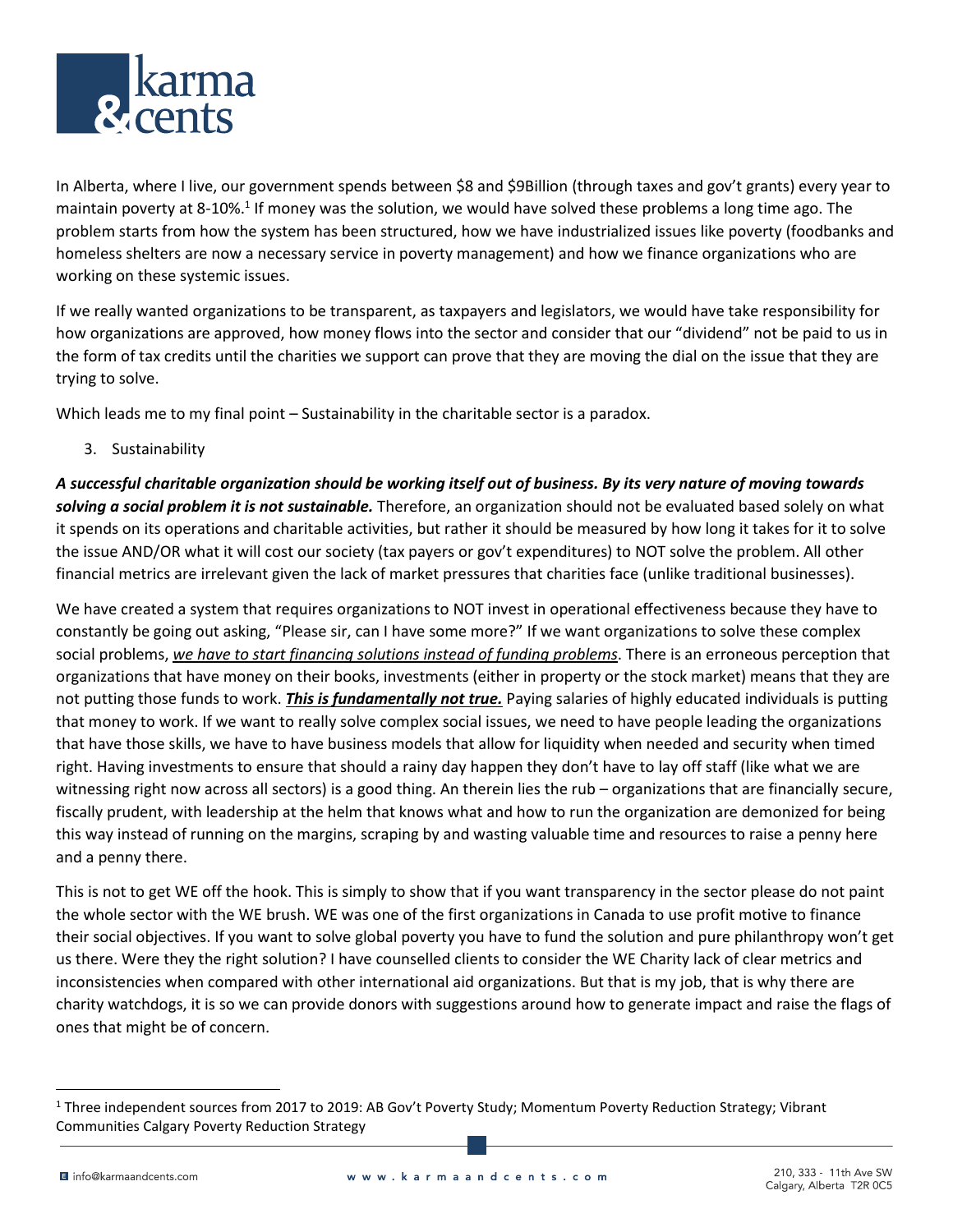

The WE scandal has raised a number of issues in Canada's charitable sector, none of which can be solved overnight and none of which will be solved by the next government, because to do so would require Canadians looking at themselves and recognizing that we are as much to blame for how this happened as Prime Minster Trudeau and Minister Morneau are.

To summarize my recommendations:

- 1. Create a new category of organization that is federally regulated with different incentives for SOCIAL PURPOSE BUSINESSES OR SOCIAL ENTERPRISES. Thereby allowing profit motive to help move the dial on complex social issues and balancing out the accountability between the investor and the business.
- 2. Coordinate between the provincial and federal levels of government around social impact and evaluation standards of charities, non-profits and social purpose businesses to have a unified standard. Especially for projects that receive government funding.
- 3. Establish an independent bureau whose sole responsibility is to validate the market assumptions being made by people who apply to set up front-line charities. This will require the government to institute standards that are not driven by the cost of raising a dollar, but will force government to understand the costs associated with NOT solving some of the complex problems facing our communities and pave the way for alternative investment structures like Social Impact and Community Impact bonds. This will also remove the onus of approving charities with the tax bureau who audits them. Separation of church and state, if you will.
- 4. As part of the application process, this independent bureau mentioned above is also responsible for conducting market analysis when an application comes in. Connect the dots between the non-profits that are being regulated at the Provincial level with the charities at the Federal level. Ask questions about duplication in the sector and capacity. Is it really duplication if the homeless shelter is at capacity and other one opens up, or is there a bigger issue at play here? Is a waiting list for a child's mental health support group an indication of a capacity issue or a lack of market awareness that there are organizations that have room in their programs and a lack of financial capacity to market themselves (because funders don't want to pay for marketing and overhead)?
- 5. Coordinate funding tying grants FROM ALL MINISTRIES back to a specific funding framework. Whether it is using the SDGs (Sustainable Development Goals) or the World Economic Forum's Global Crisis Index or something specific to Canada's needs (like the Poverty Reduction Strategy). Whichever framework is adopted, it must be consistent and used for both funding decisions and policy support.
- 6. Change how tax receipting works. Encourage philanthropy by focusing on impact and not simply putting money into a charity. This will do three things: a) It will limit donors putting money into entities like DAFs and large charities simply because they have a tax problem that needs to be managed and b) it will force charities to consider the market demands of their services and what really needs to be fundraised for and c) it will force government departments to start measuring themselves on how effective they are managing those areas that government is mandated to take care of (healthcare, education, infrastructure and security).
- 7. Consider that WE Charity is the canary in the coal mine. With 90,000 charities funding problems and donors not properly financing solutions, the current model of how money flows into the sector needs to be overhauled if we really want to solve systemic issues like poverty.
- 8. Ask different questions, on the application and annual filing (T3010 form). Discourage equating low overhead with operational effectiveness and impact. I would sooner support an organization that has higher overhead but

I info@karmaandcents.com